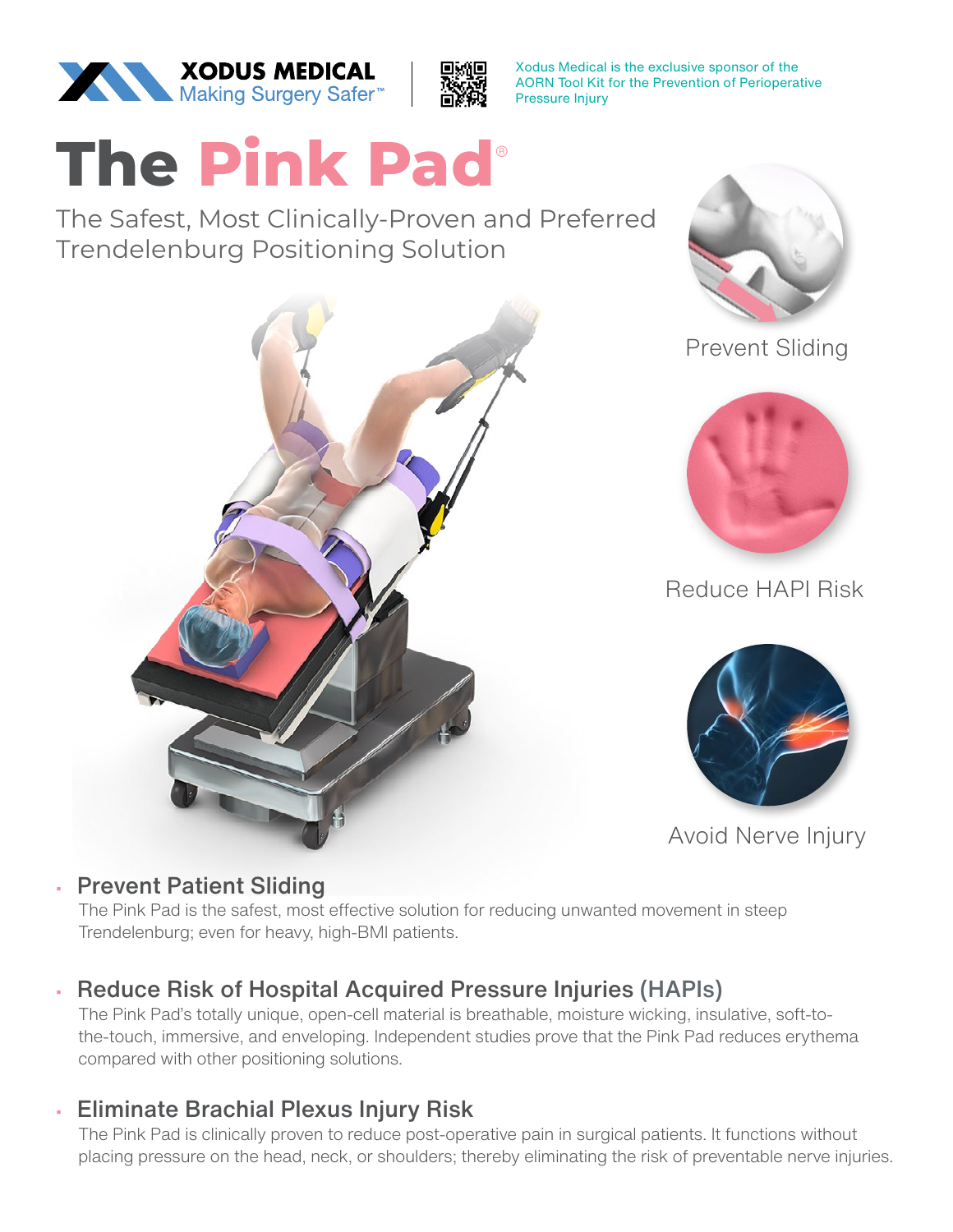



Xodus Medical is the exclusive sponsor of the AORN Tool Kit for the Prevention of Perioperative Pressure Injury

## Pressure Relief

In a study of 15 subjects ranging from 16- 54 BMI (average BMI of 35.5), the Pink Pad provided an average peak pressure reduction of 43%.

The cost of treating Hospital Acquired Pressure Injuries (HAPIs) is over \$1 billion annually, with average increased hospital stays at nine days, and non-reimbursed treatment costs potentially exceeding \$40,000 per patient.





Alessio Pigazzi M.D., Ph.D., FACS

#### Patient Safety Breakthroughs

With a mutual goal of addressing every challenge associated with Trendelenburg positioning, Xodus Medical collaborated with Dr. Alessio Pigazzi, an international leader in minimally-invasive general and colorectal surgery. The resulting Pink Pad revolutionized Trendelenburg positioning; protecting countless patients and earning more than 10 US patents.

#### Material Differences

Clinical leaders in the world's top hospitals trust the Pink Pad's patented, HAPI-reducing material to maximize patient safety and eliminate sliding in steep Trendelenburg





### A Complete Positioning Solution

- Pink Pad XL
- Lift Sheet
- Skin-Friendly Body Strap
- One-Step Arm Protectors w/ DermaProx™
- Pink Pad Head Positioner